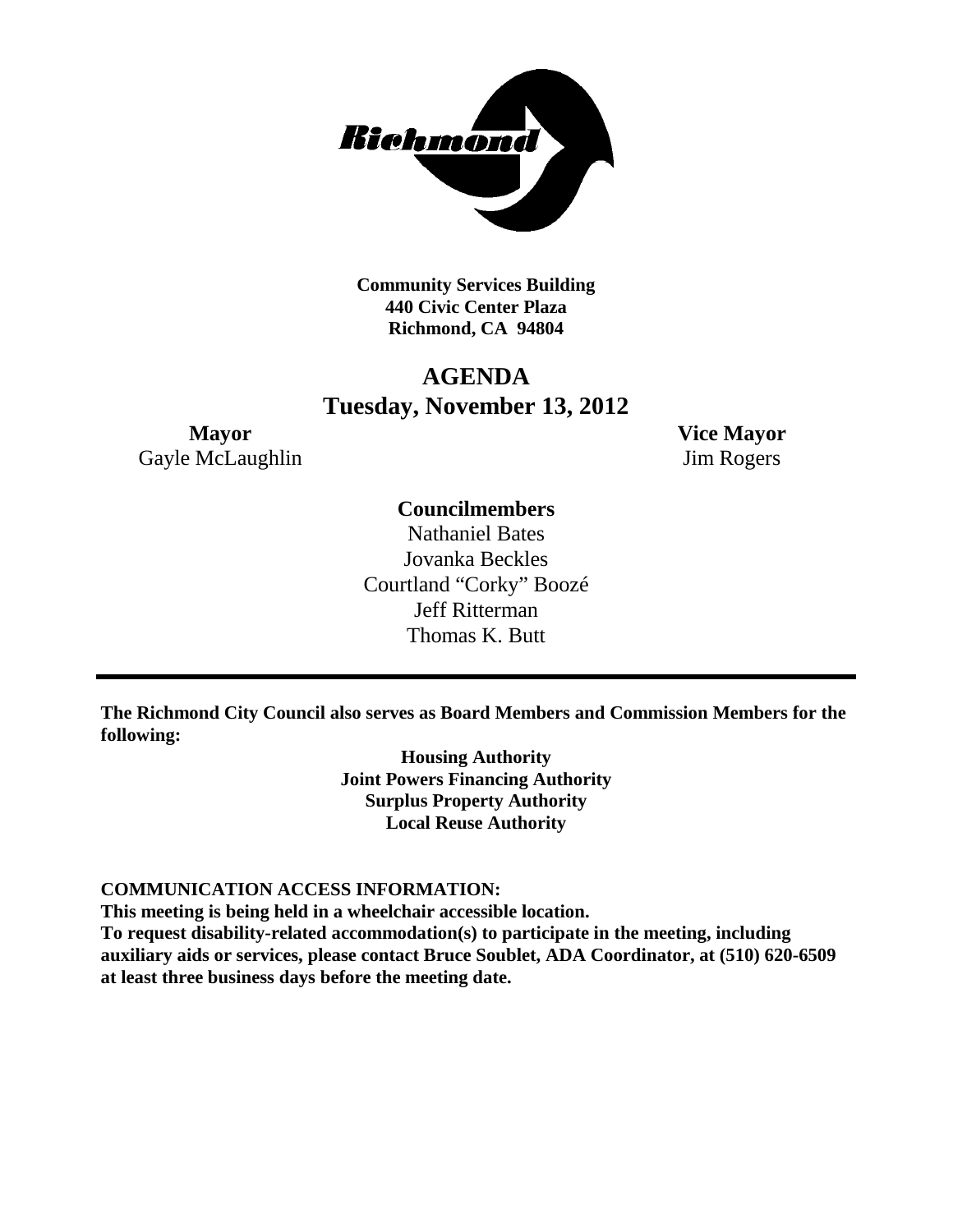# **MEETING PROCEDURES**

The City of Richmond encourages community participation at its City Council meetings and has established procedures that are intended to accommodate public input in a timely and time-sensitive way. As a courtesy to all members of the public who wish to participate in City Council meetings, please observe the following procedures:

**PUBLIC COMMENT ON AGENDA ITEMS:** Anyone who desires to address the City Council on items appearing on the agenda must complete and file a pink speaker's card with the City Clerk **prior** to the City Council's consideration of the item. Once the City Clerk has announced the item and discussion has commenced, no person shall be permitted to speak on the item other than those persons who have submitted their names to the City Clerk. Your name will be called when the item is announced for discussion. **Each speaker will be allowed TWO (2) MINUTES to address the City Council on NON-PUBLIC HEARING items listed on the agenda.**

**OPEN FORUM FOR PUBLIC COMMENT:** Individuals who would like to address the City Council on matters not listed on the agenda or on **Presentations, Proclamations and Commendations, Report from the City Attorney, or Reports of Officers** may do so under Open Forum. All speakers must complete and file a pink speaker's card with the City Clerk **prior** to the commencement of Open Forum. **The amount of time allotted to individual speakers shall be determined based on the number of persons requesting to speak during this item. The time allocation for each speaker will be as follows: 15 or fewer speakers, a maximum of 2 minutes; 16 to 24 speakers, a maximum of 1 and one-half minutes; and 25 or more speakers, a maximum of 1 minute.**

### **SPEAKERS ARE REQUESTED TO OCCUPY THE RESERVED SEATS IN THE FRONT ROW BEHIND THE SPEAKER'S PODIUM AS THEIR NAME IS ANNOUNCED BY THE CITY CLERK.**

**CONSENT CALENDAR:** Consent Calendar items are considered routine and will be enacted, approved or adopted by one motion unless a request for removal for discussion or explanation is received from the audience or the City Council. A member of the audience requesting to remove an item from the Consent Calendar must complete and file a speaker's card with the City Clerk **prior to the City Council's consideration of Agenda Review.** An item removed from the Consent Calendar may be placed anywhere on the agenda following the City Council's agenda review.

Any law enforcement officer on duty or whose service is commanded by the presiding officer shall be Sergeant-at-Arms of the Council meetings. He/she, or they, shall carry out all orders and instructions given by the presiding officer for the purpose of maintaining order and decorum at the Council meetings (City Council Rules of Procedure and Order Section III F, RMC Section 2.12.030).

**\*\*\*\*\*\*\*\*\*\*\*\*\*\*\*\*\*\*\*\*\*\*\*\*\*\*\*\*\*\*\*\*\*\*\*\*\*\*\*\*\*\*\*\*\*\*\*\*\*\*\*\*\*\*\*\*\*\***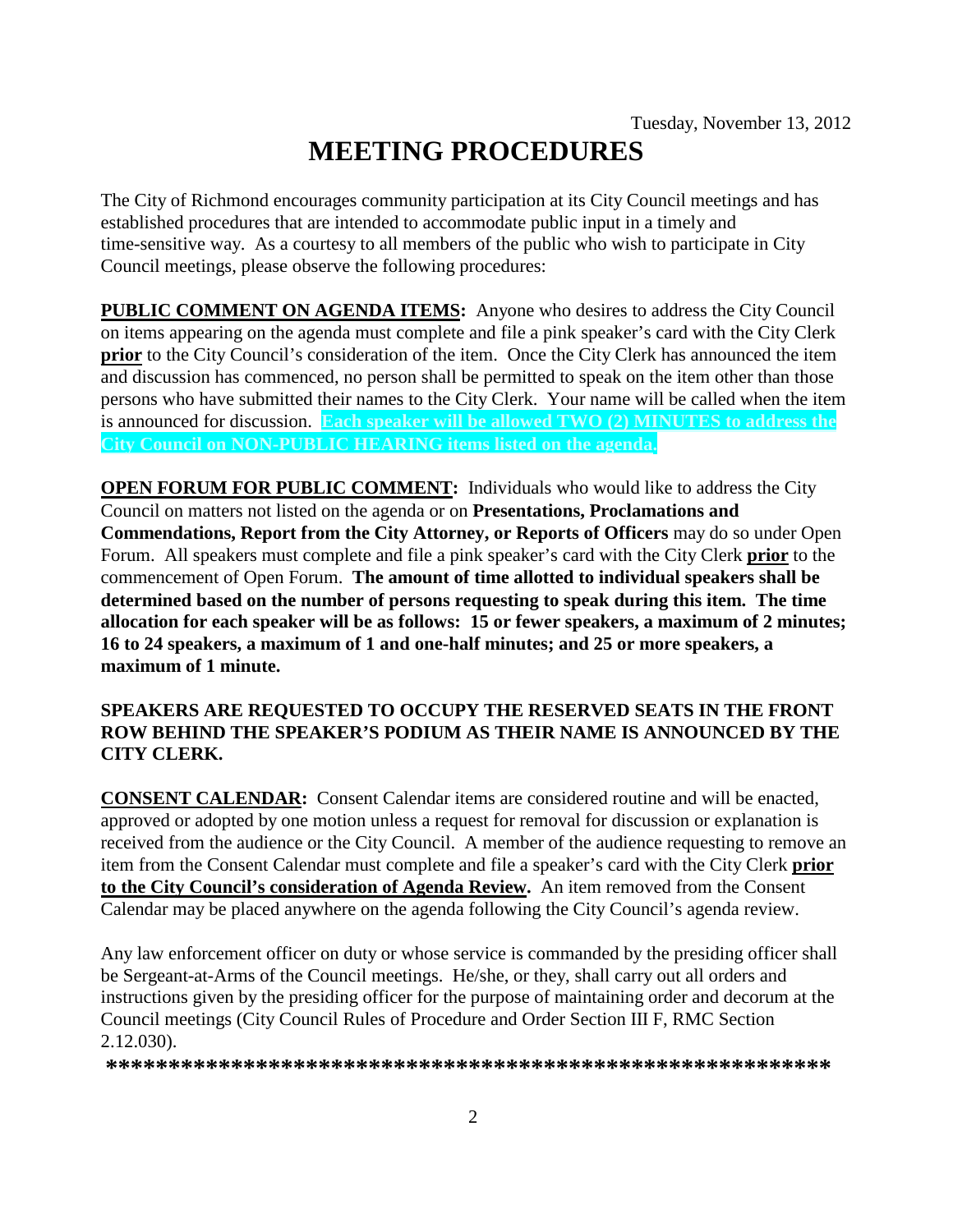# **EVENING OPEN SESSION**

### 5:00 p.m.

### **A. ROLL CALL**

### **B. PUBLIC COMMENT**

### **C. ADJOURN TO CLOSED SESSION**

# **CLOSED SESSION**

Shimada Room of the Community Services Building

#### **A. CITY COUNCIL**

**A-1.** CONFERENCE WITH LEGAL COUNSEL - EXISTING LITIGATION (Subdivision [a] of Government Code Section 54956.9):

Yvette Turner vs. City of Richmond

Chevron vs. Contra Costa County

Jenkins vs. City of Richmond

Booker vs. City of Richmond

**A-2.** CONFERENCE WITH LEGAL COUNSEL - ANTICIPATED LITIGATION (Initiation of litigation pursuant to Subdivision (c) of Government Code Section 54956.9):

One case

#### **A-3.** PUBLIC EMPLOYEE APPOINTMENT (Government Code Section 54957.6):

Confidential Investigative and Appeals Officer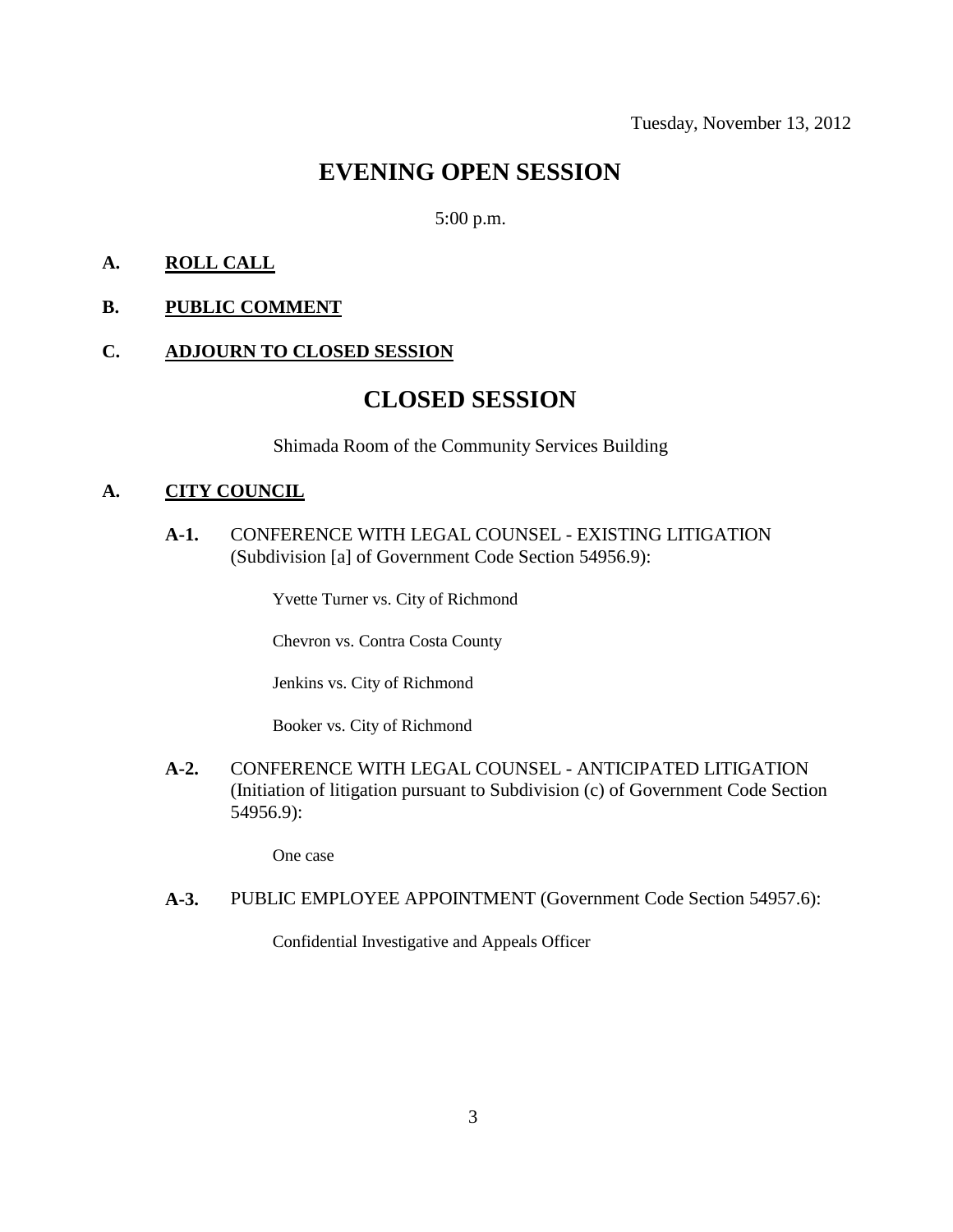Tuesday, November 13, 2012

# **MEETING OF THE SUCCESSOR AGENCY TO THE RICHMOND COMMUNITY REDEVELOPMENT AGENCY AND THE RICHMOND CITY COUNCIL**

6:30 p.m.

- **A. PLEDGE TO THE FLAG**
- **B. ROLL CALL**
- **C. READING OF THE CODE OF ETHICS**
- **D. STATEMENT OF CONFLICT OF INTEREST**
- **E. AGENDA REVIEW**
- **F. OPEN FORUM FOR PUBLIC COMMENT**
- **G. PRESENTATIONS, PROCLAMATIONS, AND COMMENDATIONS**
	- **G-1.** PROCLAMATION honoring Community Foundation Week Mayor McLaughlin (620-6503).

### **H. REPORT FROM THE CITY ATTORNEY OF FINAL DECISIONS MADE AND NON-CONFIDENTIAL DISCUSSIONS HELD DURING CLOSED SESSION**

### **I. SUCCESSOR AGENCY TO THE RICHMOND COMMUNITY REDEVELOPMENT AGENCY CONSENT CALENDAR**

**I-1.** ADOPT a resolution authorizing the execution of a Highway-Railroad Crossing Safety Account Project Baseline Agreement and Program Supplement/Master Agreement with the California Department of Transportation, providing for \$4.23 million in Proposition 1B funds for the Officer Bradley A. Moody Memorial Underpass Project through the Highway-Railroad Crossing Safety Account - Successor Agency to the Richmond Community Redevelopment Agency (Patrick Lynch/Chadrick Smalley 307-8091).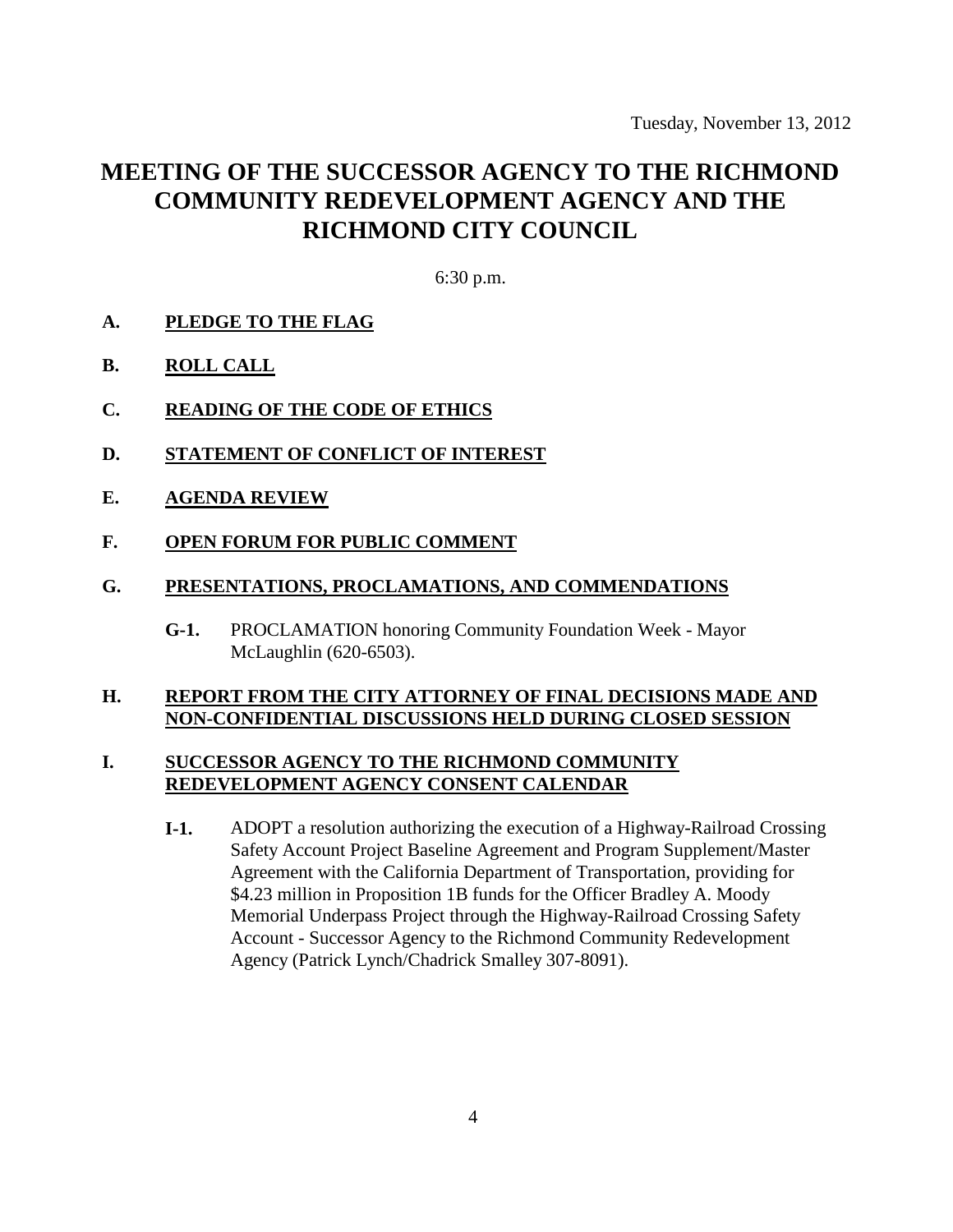### **J. CITY COUNCIL CONSENT CALENDAR**

- **J-1.** APPROVE a contract with Innovative Data Solutions, Inc. to purchase PowerDMS software in the amount of \$22,702.30, covering the period from December 2012 through December 2015. This software will assist the Police Department in distributing, tracking, and measuring staff retention of departmental policies and procedures - Police Department (Chief Chris Magnus 621-1802).
- **J-2.** ADOPT a resolution amending the City of Richmond's Position Classification Plan to add the new classification of Equipment Parts Storekeeper - Human Resources Management Department (Leslie Knight 620-6600).
- **J-3.** INTRODUCE an ordinance (first reading) establishing the wages, salary, and compensation for the new classification of Equipment Parts Storekeeper (Salary Range No. 123: \$4,240 - \$4,675/month) - Human Resources Management Department (Leslie Knight 620-6600).
- **J-4.** INTRODUCE an ordinance (first reading) amending Section 2.12.010 of the Richmond Municipal Code to reduce the number of Councilmembers needed to constitute a quorum or to approve a business item from five to four in conformity with the City's Charter - City Clerk's Office (Diane Holmes 620-6514).
- **J-5.** ACCEPT the grant award and APPROVE the expenditures associated with the Office of Juvenile Justice and Delinquency Prevention (OJJDP) Mentoring Enhancement Demonstration Program grant for year one, fiscal year 2012, issued by the United States Department of Justice, to include approval to enter into contracts and negotiate all program and budgetary amendments approved by OJJDP with: Be A Mentor Inc. (\$50,000); Bay Area Community Resources (\$75,225); East Bay Asian Youth Center/OASES (\$75,009.47); Oakland Police Athletic League (\$75,225); and Richmond Police Activities League (\$74,912.50); other costs and contractors approved by OJJDP to support this grant; in addition to the ONS personnel and fringe benefits costs for a total amount of \$397,671.97 - Office of Neighborhood Safety (DeVone Boggan 620- 5421).
- **J-6.** ADOPT a resolution to accept and approve the use of the grants from the Clara-Belle Hamilton Trust (\$83,439.41) and California ReLeaf 2012-13 (\$9,904.89) - Finance Department (James Goins 620-6740).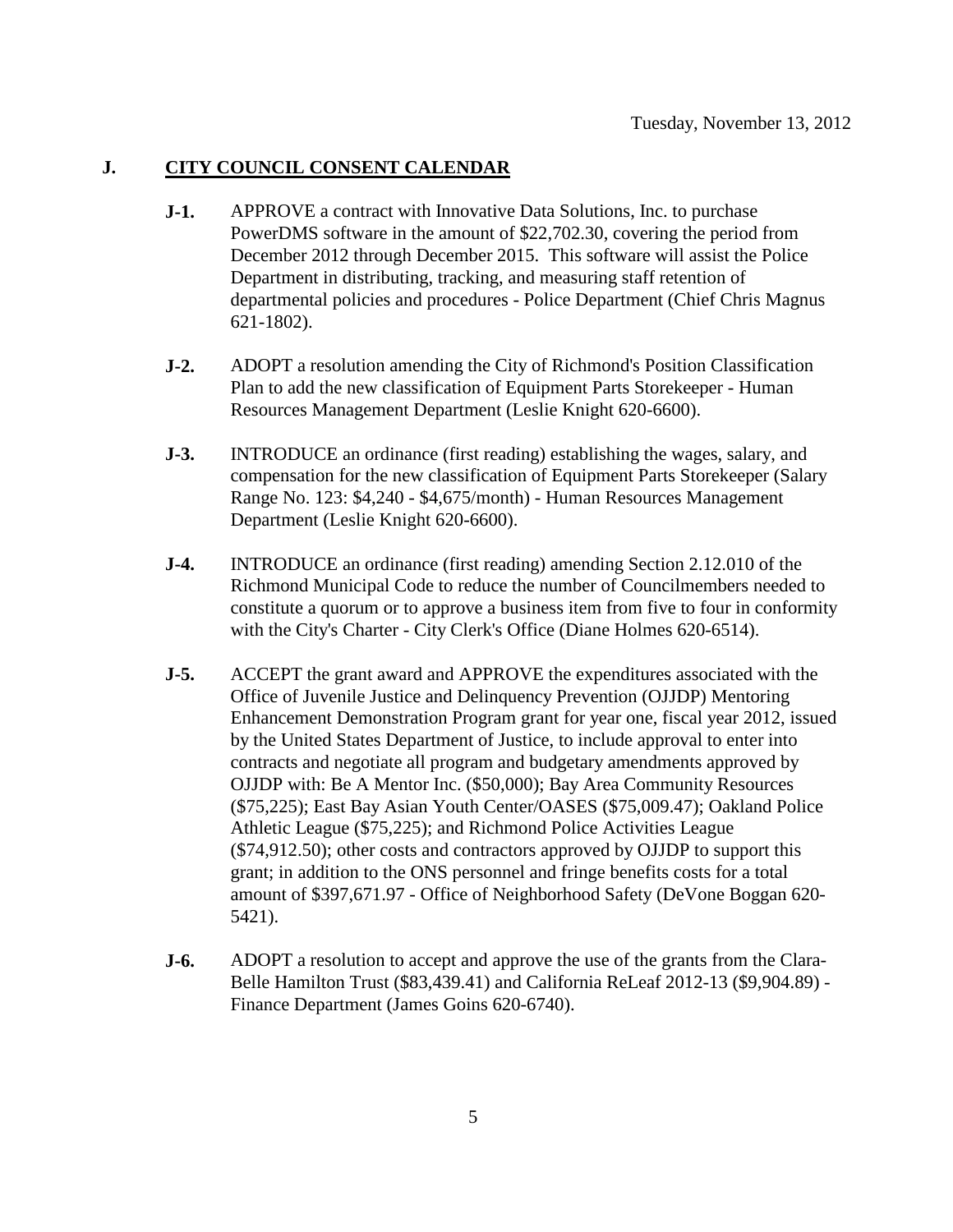- **J-7.** APPROVE the purchase of four Scott Air-Pak 75 self-contained breathing apparatus (SCBA) cylinders, AV3000 face pieces and other accessories from Allstar Fire Equipment, Inc. in the amount of \$22,506.90 - Fire Department (Chief Michael Banks 307-8041).
- **J-8.** APPROVE a five-year contract with two one-year options with Aramark Uniform Services to provide uniform rental and laundry services for the Public Works Department in an amount not to exceed \$102,000 per year - Public Works Department (Yader A. Bermudez 231-3008).
- **J-9.** ADOPT a resolution authorizing placement of liens and special assessments for unpaid garbage collection service fees on County property tax records - Finance Department (James Goins 620-6740/Antonio Banuelos 620-6741).
- **J-10.** APPROVE an agreement with the California State Library to provide funding for literacy services provided by the City of Richmond, AUTHORIZE the Library and Cultural Services Director to ACCEPT the State funds in the amount of \$45,110, and APPROVE an amendment to the FY 2012-13 operating budget to increase library fund revenue and expenditures in the amount of \$45,110 for the purpose of providing literacy services to City of Richmond residents - Library and Cultural Services Department (Katy Curl 620-6554).
- **J-11.** APPROVE an agreement with the Richmond Community Foundation and AUTHORIZE the Library & Cultural Services Director to accept a grant in the amount of \$10,000 to provide literacy services for the residents of Richmond for the grant period from October 1, 2012 - September 30, 2013. APPROVE an amendment to the FY 2012-2013 operating budget increasing library fund revenue and expenditures in the amount of \$10,000 - Library and Cultural Services Department (Katy Curl 620-6554).
- **J-12.** APPROVE the purchase of Christy boxes and galvanized diamond plate lids from Alameda Electric Supply Inc. for use by the Public Works Facilities Maintenance Division Electrical Section, for a street light wire replacement project on West Cutting Boulevard, in an amount not to exceed \$15,000 - Public Works Department (Yader A. Bermudez 231-3008).
- **J-13.** APPROVE an agreement with Motorola Solutions Corporation for the maintenance of the City's public safety Motorola portable and mobile radio equipment, effective June 1, 2012, through June 30, 2013, in an amount not to exceed \$67,756 - Police Department (Chief Magnus 621-1802).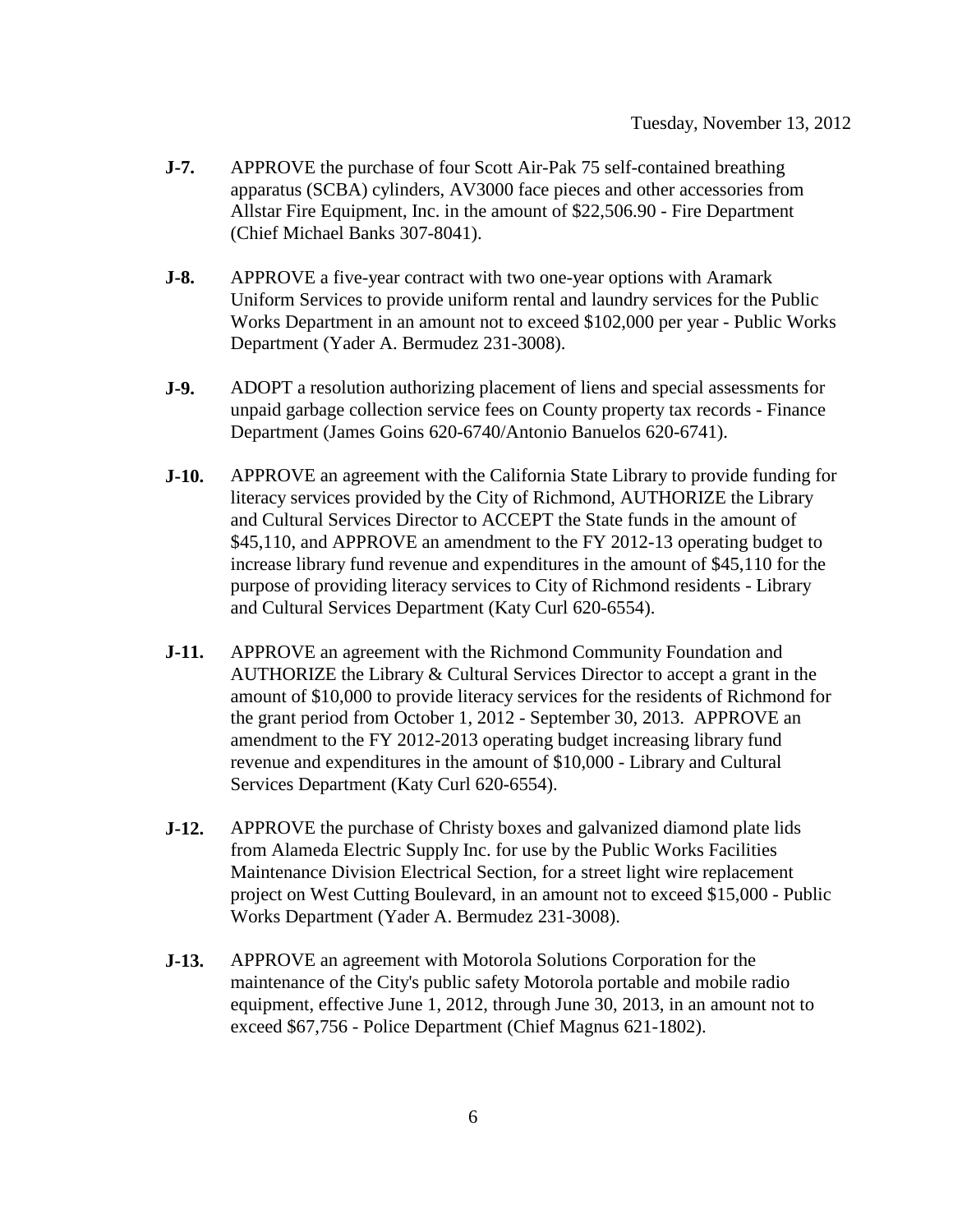- **J-14.** ADOPT a resolution authorizing the city manager to: (1) execute a Memorandum of Understanding for participation in the Regional Renewable Energy Procurement Project (R-REP), a regional initiative that will utilize collaborative procurement to purchase on-site renewable energy systems for public agencies throughout Contra Costa, Alameda, San Mateo and Santa Clara Counties; and (2) execute all contracts and agreements necessary to complete site assessments in an amount not to exceed \$25,000 - City Manager's Office (Bill Lindsay 620-6512).
- **J-15.** APROVE a construction contract with AJW Construction in the amount of \$442,167, with a City-administered contingency and reserve not to exceed \$66,325, for the Safe Routes to School Cycle 2 Improvements Project. (This item was not considered by the Finance Committee due to cancellation of the most recent scheduled meeting.) - Engineering Services Department (Alan Wolken/Joel Camacho 307-8137).
- **J-16.** ADOPT a resolution authorizing the city manager to apply for a 2013 EPA Brownfield Assessment Grant (EPA-OSWER-OBLR-12-07) in the amount of \$400,000 to fund the investigation of environmental conditions in the South Shoreline area and nearby properties - City Manager's Office (Bill Lindsay 620- 6512).
- **J-17.** ADOPT a resolution authorizing the city manager to apply for a 2013 EPA Brownfield Assessment Grant (EPA-OSWER-OBLR-12-08) in the amount of \$1 million to provide for a revolving fund to be administered by the City to make loans and provide subgrants to carry out cleanup activities at brownfield sites - City Manager's Office (Bill Lindsay 620-6512).
- **J-18.** APPROVE a legal services agreement with Renne Sloan Holtzman Sakai, LLP for legal representation in the federal court lawsuit Community Coalition Against Beverage Taxes, et al vs. City of Richmond, for a total amount of \$43,140.42 - City Attorney's Office (Bruce Reed Goodmiller 620-6509).
- **J-19.** APPROVE the minutes of the October 2, and 16, 2012, meetings City Clerk's Office (Diane Holmes 620-6513).
- **J-20.** ADOPT a resolution adjusting Fiscal Year 2012-13 appropriations for the Recreation Department budget, adding \$3,550 for the Richmond Tennis Center based on grant revenue received in Fiscal Year 2011-12 from the Northern California Tennis Foundation - Recreation Department (Keith Jabari 620-6791).